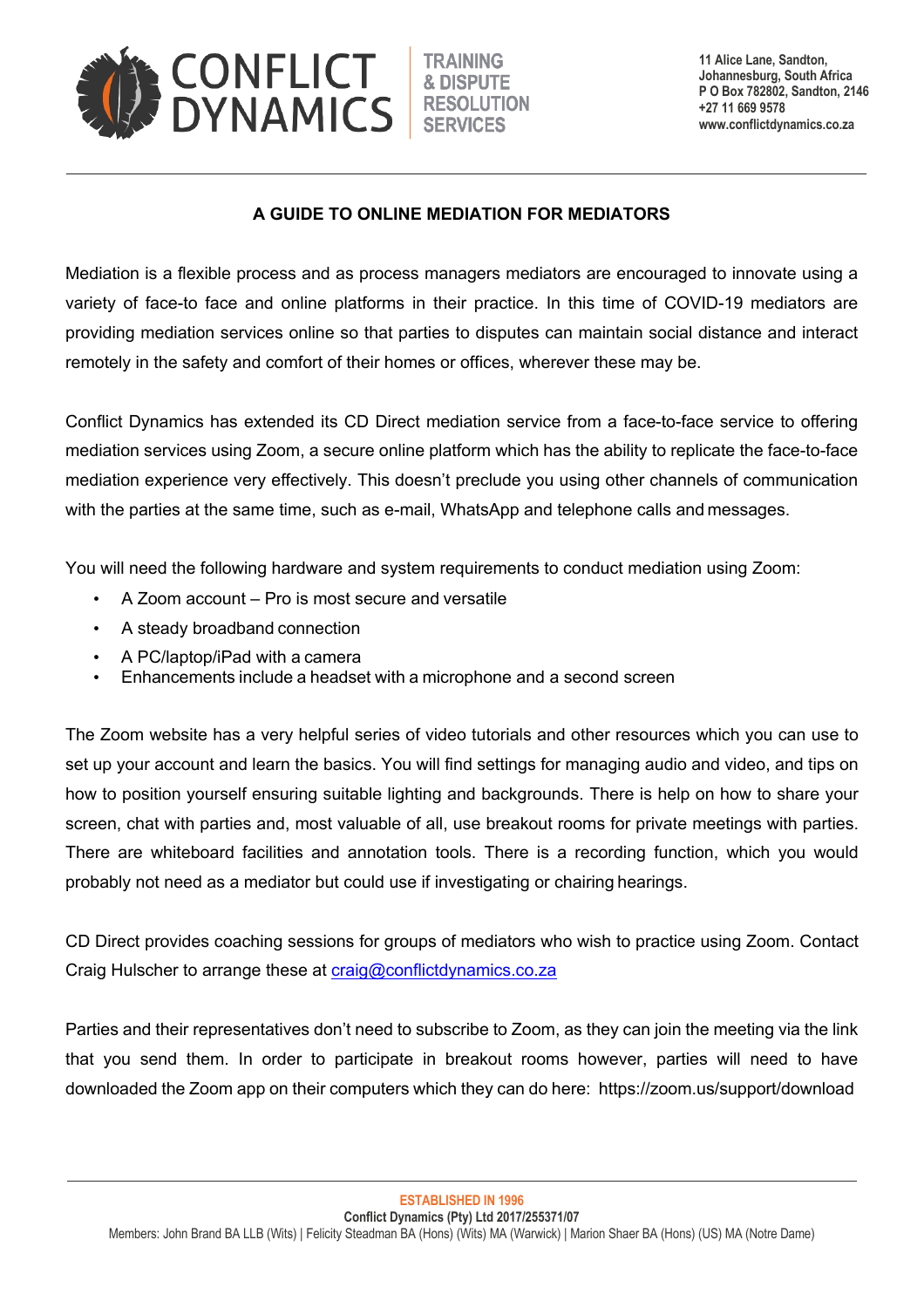

The following guidelines for how to use Zoom video conferencing in mediation are set out in relation to the usual phases of the mediation process.

## **1. Preparation for the mediation**

- a. CD Direct will manage the early stages as the parties agree to mediate and select the mediator. Ensure that your profile on our website is up to date to enhance your chances of appointment.
- b. Once the parties have agreed to mediate and you have been appointed to mediate, we will provide you with the parties' contact details and a draft *Agreement to Mediate* to use. The agreement is one that has been specifically adapted for remote online mediation.
- c. You should then contact the parties in the usual way by email and invite them each to a private pre-mediation preparation meeting with you, either by phone, Zoom, Teams, Skype or another suitable channel.
- d. You should conduct these preparation meetings in the usual way although we suggest you add in some tips on using Zoom effectively and share with them our **Guide to Online Mediation for Parties and their Representatives**. If unfamiliarity with Zoom is an issue, encourage parties to watch the webinars on the Zoom website and to test their connection - which they can do here: https://zoom.us/test.
- e. Once a date has been set for the mediation, set up your meeting in Zoom and copy the invitation into an email to the parties and also send calendar invitation to the parties with the link.
- f. Check your general settings in Zoom and decide on the settings for when they enter the mediation, in relation to:
	- i. Access to the main meeting via the waiting room
	- ii. Audio and video controls
	- iii. Screen share, chat and whiteboards
	- iv. Consider setting up and pre-assigning your breakout rooms beforehand so that parties can be moved from the main room to the breakout rooms with ease. You will need to use the email addresses that parties use to access the Zoom meeting to do this. You can instead of course set up breakout rooms as parties arrive in the waiting room.
- g. Prepare yourself for the mediation day, including considering the lighting and background for your video conference, what you will wear and how you will sustain yourself with refreshments